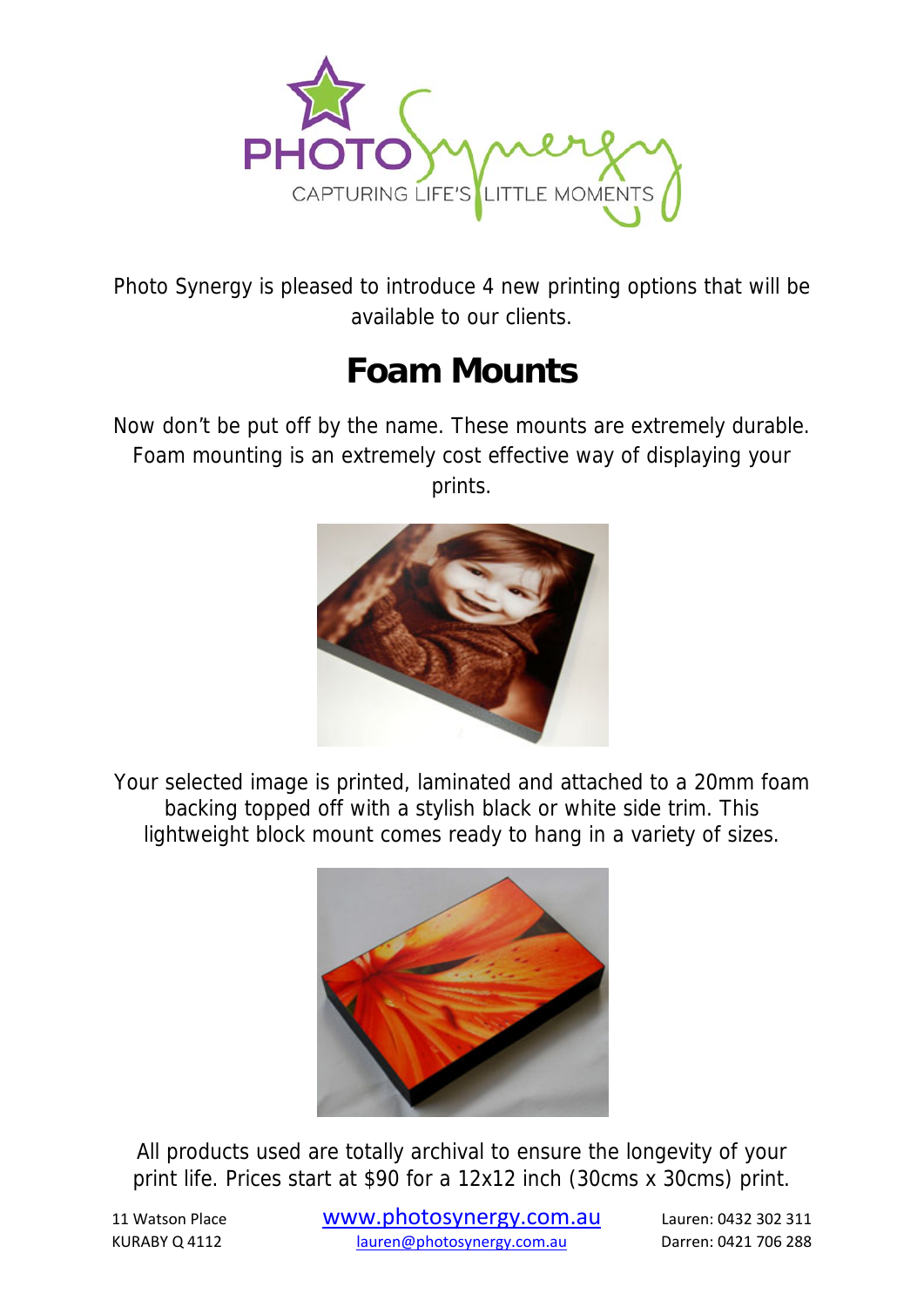

## **Acrylic Mounts**



Acrylic mounting offers you a stylish, unique way of showcasing your images. Your image is printed on professional glossy photographic paper, then mounted on acrylic using archival quality adhesive. The display is then topped off with metal corner mounts for a stunning finish.





Acrylic Mounting offers the perfect modern look for everything from a high class gallery display to your family home.

Acrylic mounts are only available in limited sizes. Prices starting from \$125 for a 12x12 inch (30cms x 30cms) print.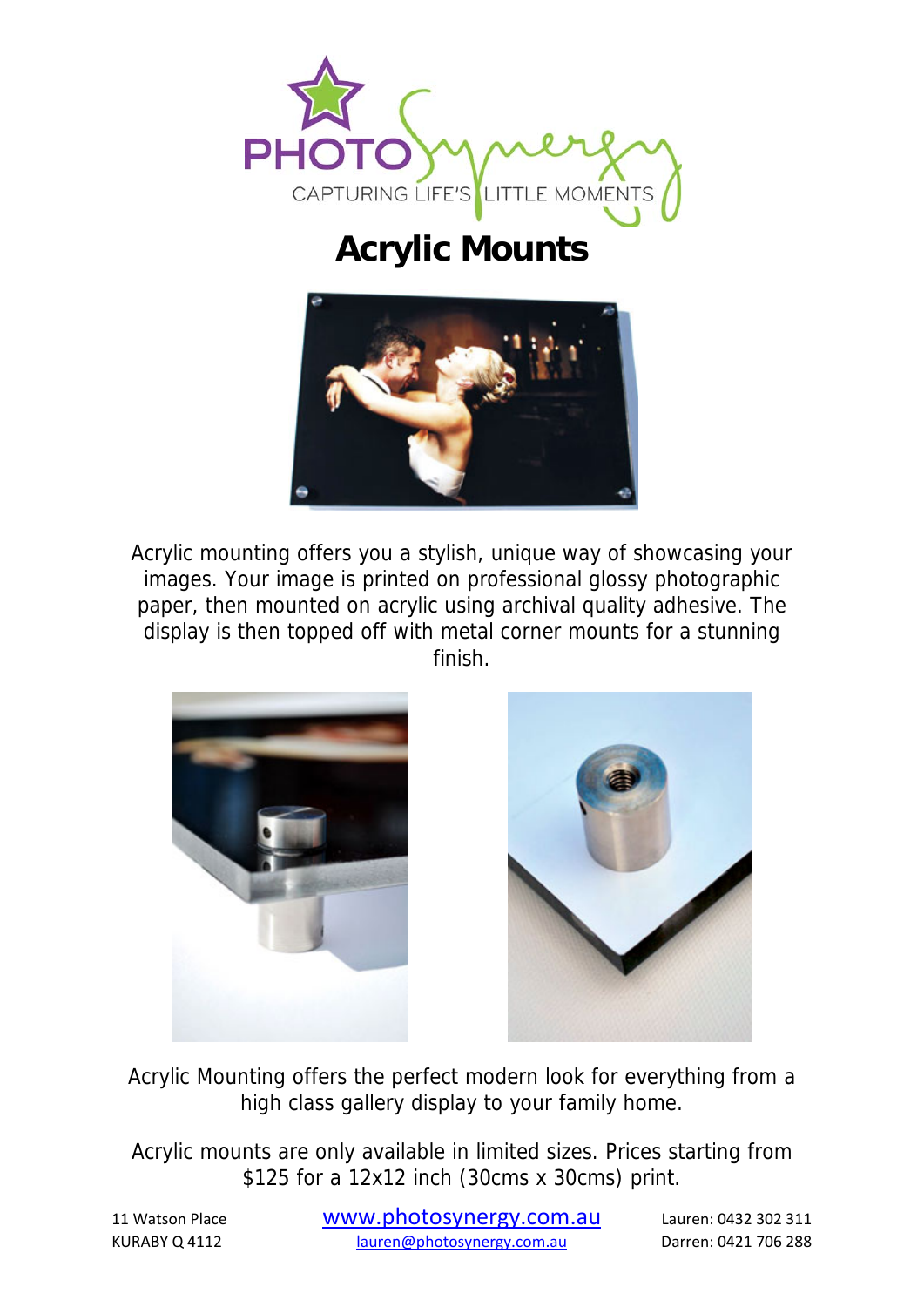

## **Canvases**



Canvases are a stunning addition to add to any family wall. Elegant and stylish – the image is printed directly on to USA-made archival, acid-free matte that's recognized as the world's leading fine art canvas. The canvas is laminated, then wrapped around a custom made stretcher frame, resulting in a clean gallery look and come ready to hang.



Canvases are available in a range of prices starting from \$125 for a 12x12 inch (30cms x 30cms) print.

<sup>11</sup> Watson Place www.photosynergy.com.au Lauren: <sup>0432</sup> <sup>302</sup> <sup>311</sup> KURABY Q 4112 lauren@photosynergy.com.au Darren: 0421 706 288